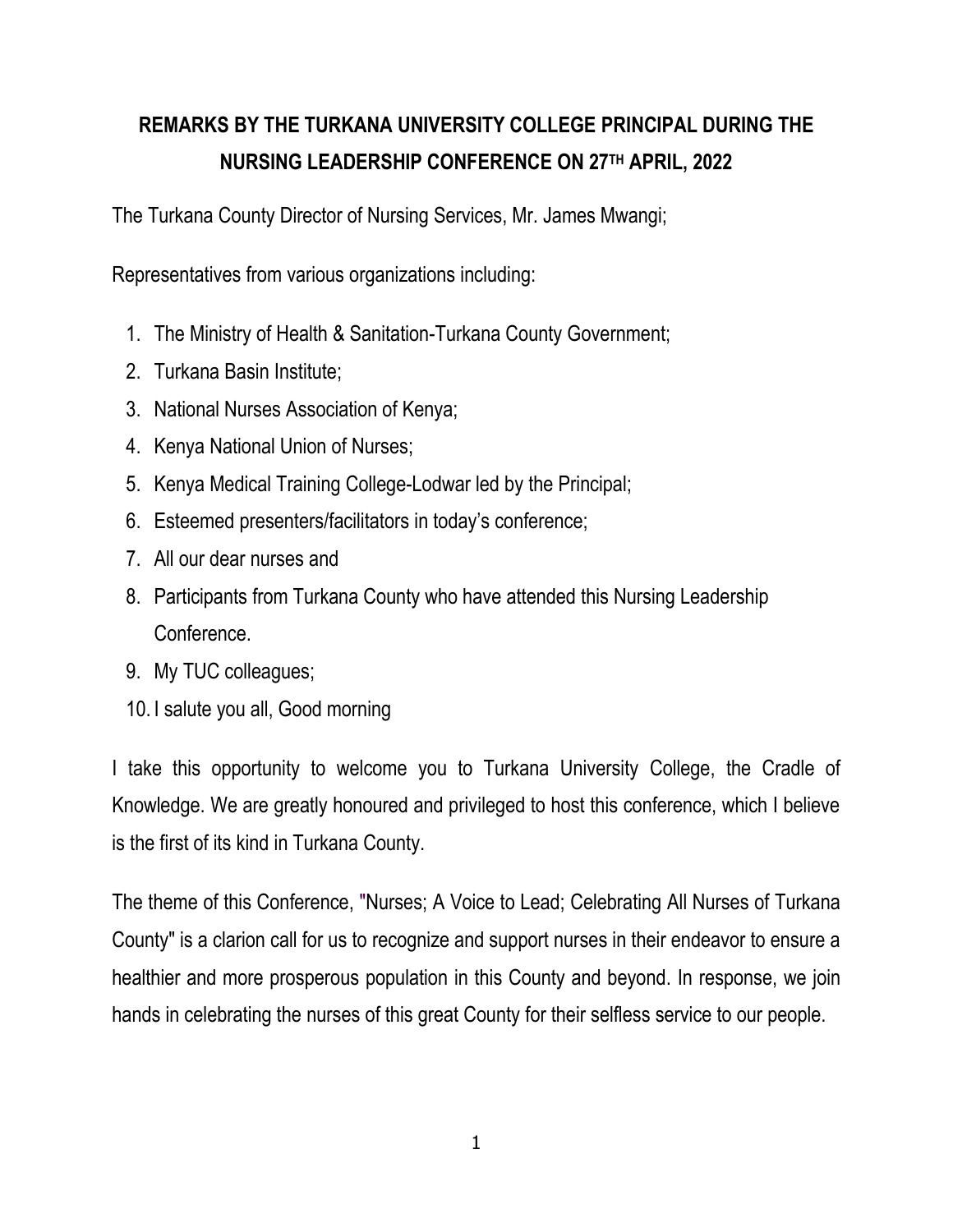Nurses are perhaps the most crucial professionals in patient care. Indeed, they are the only cadre of health professionals that provide continuous and direct caring service. In rural health centres, for example, a nurse plays the role of doctor, nurse, midwife, pharmacist, nutritionist, counselor, and so forth. We, therefore, celebrate the nurses in this vast County; nurses, thank you for the great work of caring for your patients, as you follow in the footsteps of the celebrated pioneer of modern nursing, Florence Nightingale.

In line with TUC's vision of being a globally esteemed University in teaching, research, and outreach, we will be at the forefront in building the capacity of different cadres of nurses in Turkana County. We recognize that the health care world is very dynamic. Approaches in patient care and procedures change often and nurses should be up-to-date on the latest developments and adopt evidence-based practices in order to provide their patients with quality care. Continuing Professional Development (CPD) is fundamental to the nurses' lifelong learning and is important component for keeping nurses' knowledge and skills up-todate.

In an effort to promote nursing education in Turkana County, TUC has embarked on a rigorous process of establishing a Bsc Nursing upgrade programme with the kind assistance of Full Bright Scholar Prof. Deborah Lindell, who has been domiciled in TUC since September 2021 courtesy of the US Full Bright Scholarship Programme. Thank you Prof. Lindell.

I am pleased to inform you that some progress has been made towards this great endeavor. However, ladies and gentlemen; the efforts have been slowed by lack of a Level 5 Health Facility in Turkana County which is a mandatory requirement by the Nursing Council of Kenya for provision of clinical practical skills during training of nurses at degree level and above. To surmount this challenge, we are seeking collaborations with Health Facilities in the neighbouring counties such as Trans-Nzoia (Kitale County Referral Hospital), and Uasin

2